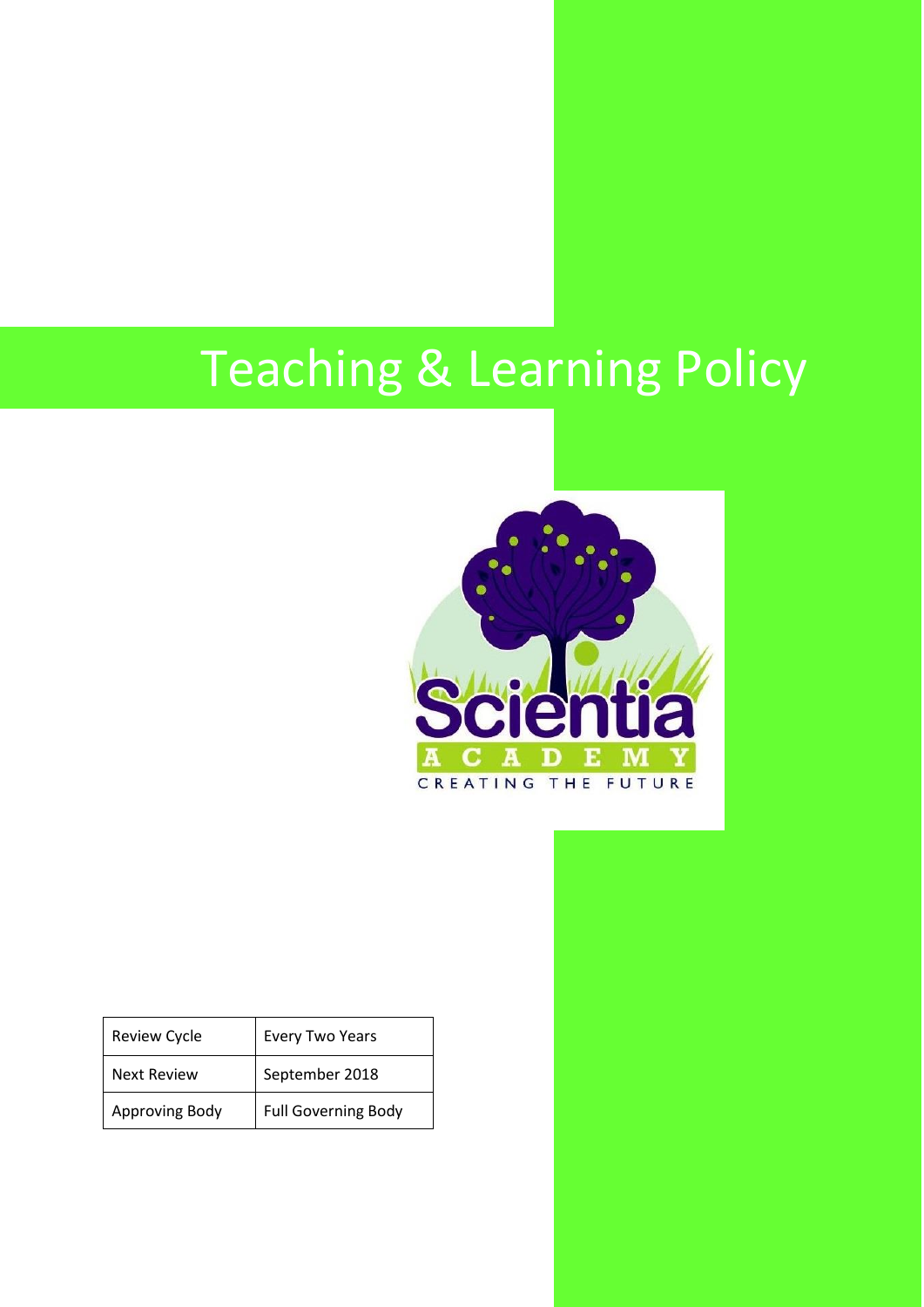

# **KEY PRINCIPLES**

Teaching at Scientia Academy is 'Learning Centred', meaning that each element of whole school and classroom practice is designed with an understanding of how children learn best at its heart.

## **At Scientia Academy we believe children learn best when:**

- learning activities are well planned, ensuring progress in the short, medium and long term.
- teaching and learning activities enthuse, engage and motivate children to learn, and foster their curiosity and enthusiasm for learning
- assessment informs teaching so that there is provision for support, repetition and extension of learning for each child, at each level of attainment
- the learning environment is ordered, the atmosphere is purposeful and children feel safe
- there are strong links between home and school, and the importance of parental involvement in their children's learning is recognised, valued and developed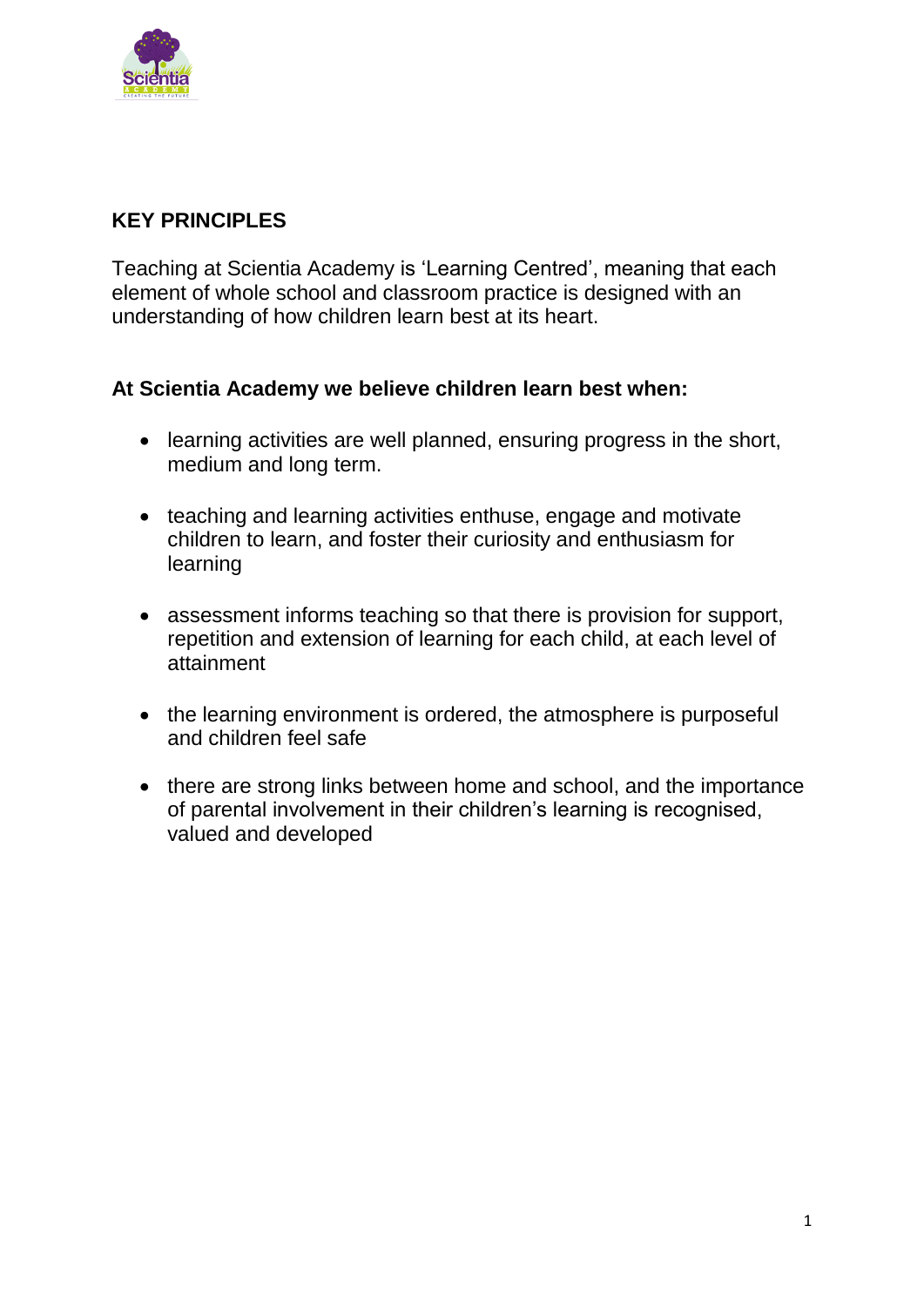

# **Key Principle**

## **Children learn best when learning activities are well planned, ensuring progress in the short, medium and long term.**

## **THERE WILL BE EVIDENCE IN THE LEARNING ENVIRONMENT OF:**

- effective exposition and focussed learning activities with clear objectives and outcomes
- a clear understanding by the children of the method and purpose of activities in which they engage
- progress in the children's learning (in their books, on the walls, in conversation, in their learning behaviour)

## **TEACHERS WILL ENSURE THAT:**

- work is planned, both termly and weekly, and electronic plans are filed each week for scrutiny by the SLT
- termly and weekly plans adhere to the progression of skills and distribution of knowledge defined in the Curriculum Map
- planning is holistic, recognising connections between areas of learning and taking into account the role teaching has in promoting the children's spiritual, moral, social and cultural development

#### **IMPLICATIONS FOR THE WHOLE SCHOOL WILL BE:**

- there are Curriculum Maps in place that are broad and balanced
- where there are agreed schemes of work in place, these are known to all and are detailed in subject specific curriculum policies
- subject specific curriculum policies are in place
- a monitoring cycle is in place to support the progress of individuals and groups of learners: Pupil Progress Meetings, planning scrutiny, book scrutiny, termly Teaching & Learning Reviews (TLR), Executive Principal Visits, Moderated Trust Inspections (MTI), Local Authority inspection of EYFS.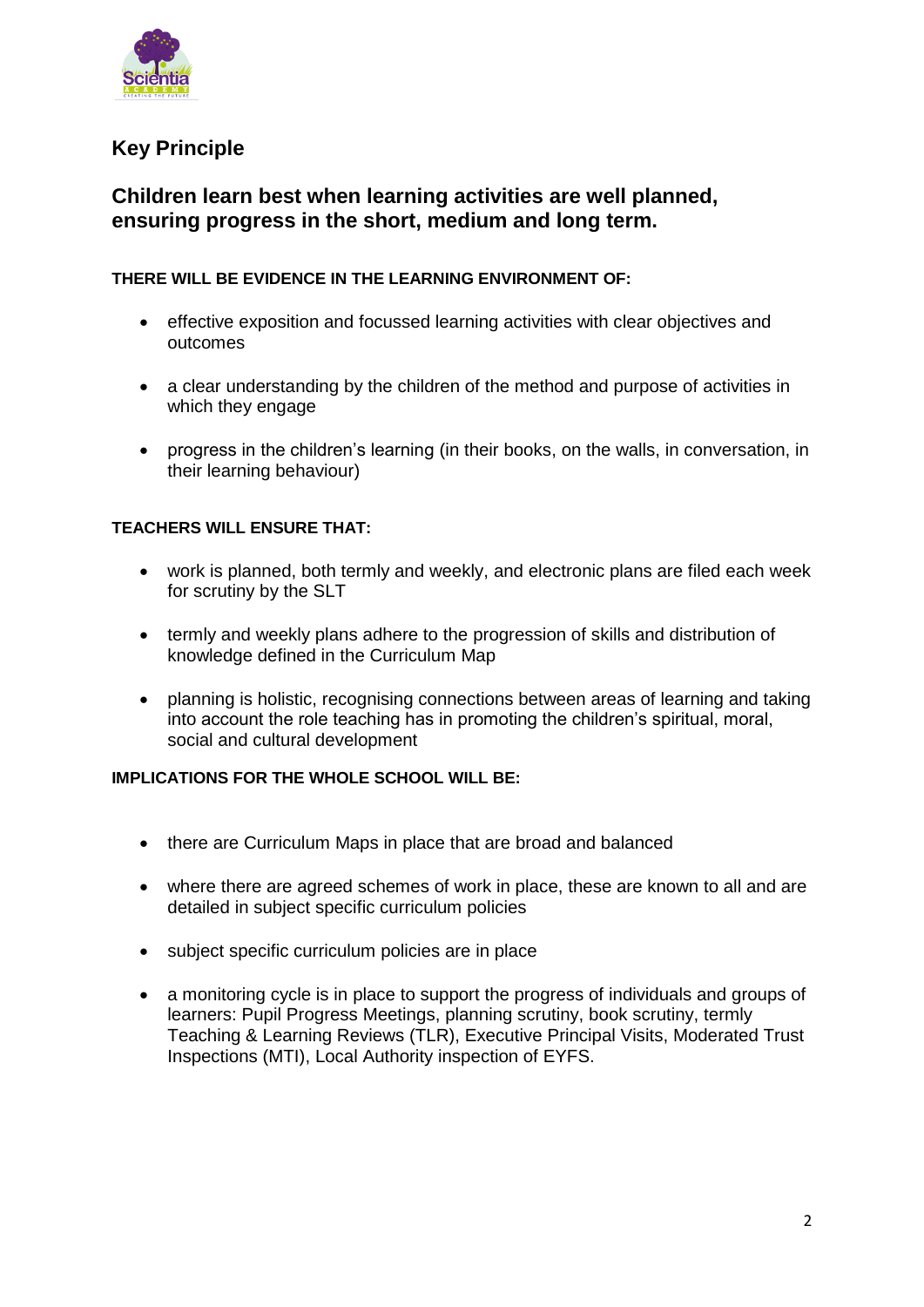

# **Key Principle**

## **Children learn best when teaching and learning activities enthuse, engage and motivate them to learn, and when they foster their curiosity and enthusiasm for learning.**

## **THERE WILL BE EVIDENCE IN THE LEARNING ENVIRONMENT OF:**

- creative teaching and creative learning
- teaching that avails the construction of skill and knowledge structures, making learning accessible and motivating for children
- learning-activities that enthuse pupils so that they persevere when faced with difficult problems and are keen to succeed and to learn more
- a pace of learning that is optimised for progress and high quality outcomes
- children's home-learning being valued
- children learning independently
- children collaborating on projects
- children enjoying their learning

## **TEACHERS WILL MAKE SURE THAT:**

- Well-judged and effective teaching strategies successfully engage pupils in their learning – teachers will illustrate clearly the Learning Objective and Success Criteria to allow children to go on a learning journey in each lesson.
- they use their expertise, including their subject knowledge, to develop pupils' knowledge, skills and understanding in a structured way, across the range of subjects and areas of learning
- well framed questions, knowledgeable answers and the use of discussion, promotes deep learning
- they ensure an appropriate ratio of exposition to learning-activity in their teaching
- appropriate home-learning is set to nurture children's enthusiasm and curiosity, and develop their understanding in areas under study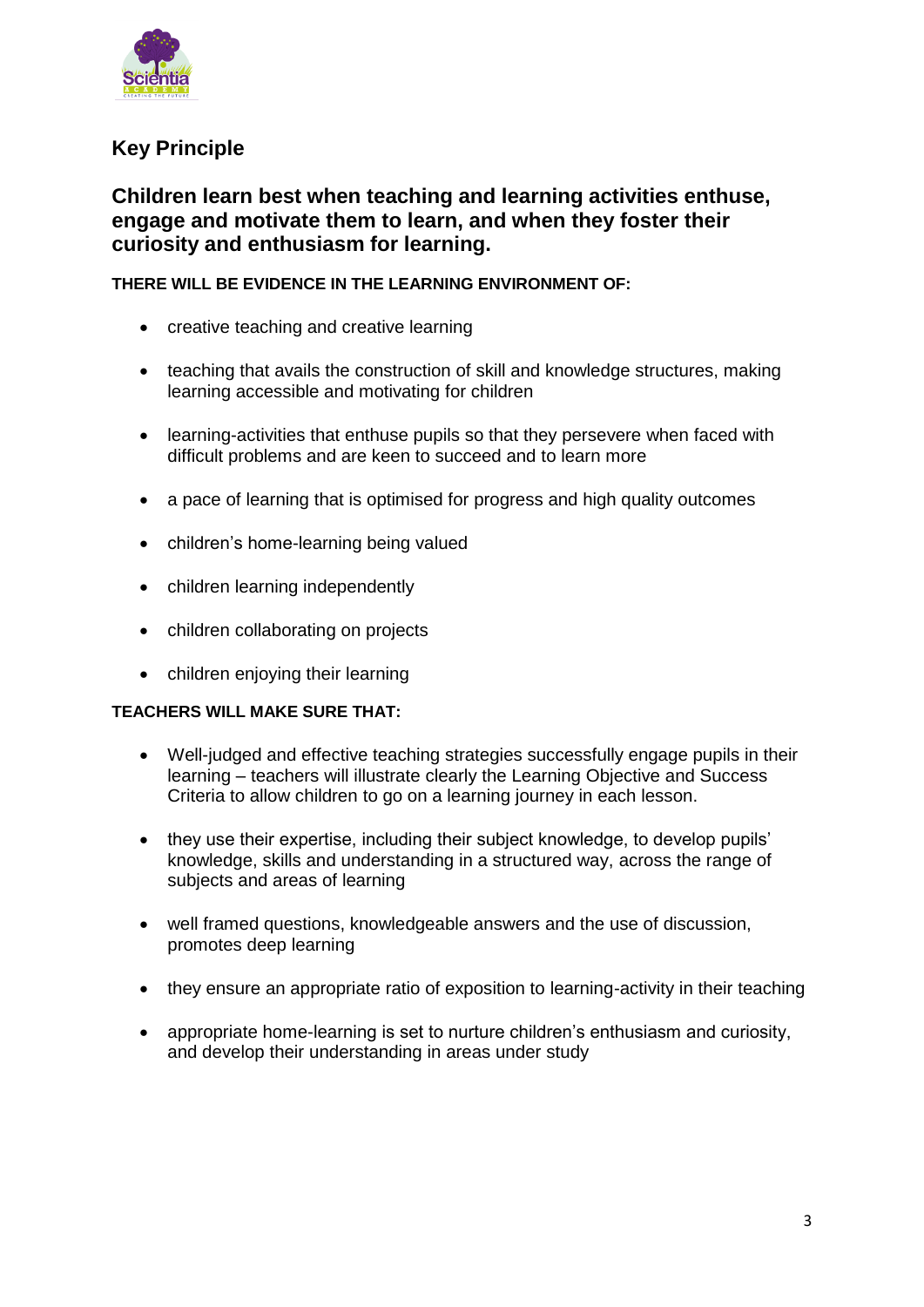

## **IMPLICATIONS FOR THE WHOLE SCHOOL WILL BE:**

- learning and learning outcomes, both within school and at home, are celebrated regularly in public forums such as Well Done Assembly (every Tuesday), newsletters, notice boards and the school website
- whole school themes provide points of shared discussion and motivate learners across the school

## **Key Principle**

## **Children learn best when assessment informs teaching so that there is provision for support, repetition and extension of learning for each child, at each level of attainment.**

## **THERE WILL BE EVIDENCE IN THE LEARNING ENVIRONMENT OF:**

- children using frequent, detailed and accurate feedback from teachers, both oral and written, to improve their learning – Read & Respond (RAR) T*ime before Maths & English allows personalised feedback both clarifying misconceptions and driving progress for individual children*
- children who are motivated to learn through differentiated learning-activities that build on their prior attainment and issue challenge that is pitched at a level that is achievable when they work hard and try their very best
- children with specific learning needs receiving support at the time and level it is required to optimise their learning
- pupils supporting one another with peer feedback where appropriate
- independent learning, where children use assessment information to direct their own learning activity

#### **TEACHERS WILL MAKE SURE THAT:**

- the pace and depth of learning is maximised as a result of their monitoring of learning during lessons and any consequent actions in response to pupils' feedback
- marking is frequent and regular (all written outcomes are marked within one week of completion and at least three written outcomes are marked in-depth, each week), providing pupils with very clear guidance on how learning-outcomes can be improved
- they have high expectations for all children, and plan, resource and direct differentiated learning activities that give support and issue challenge for all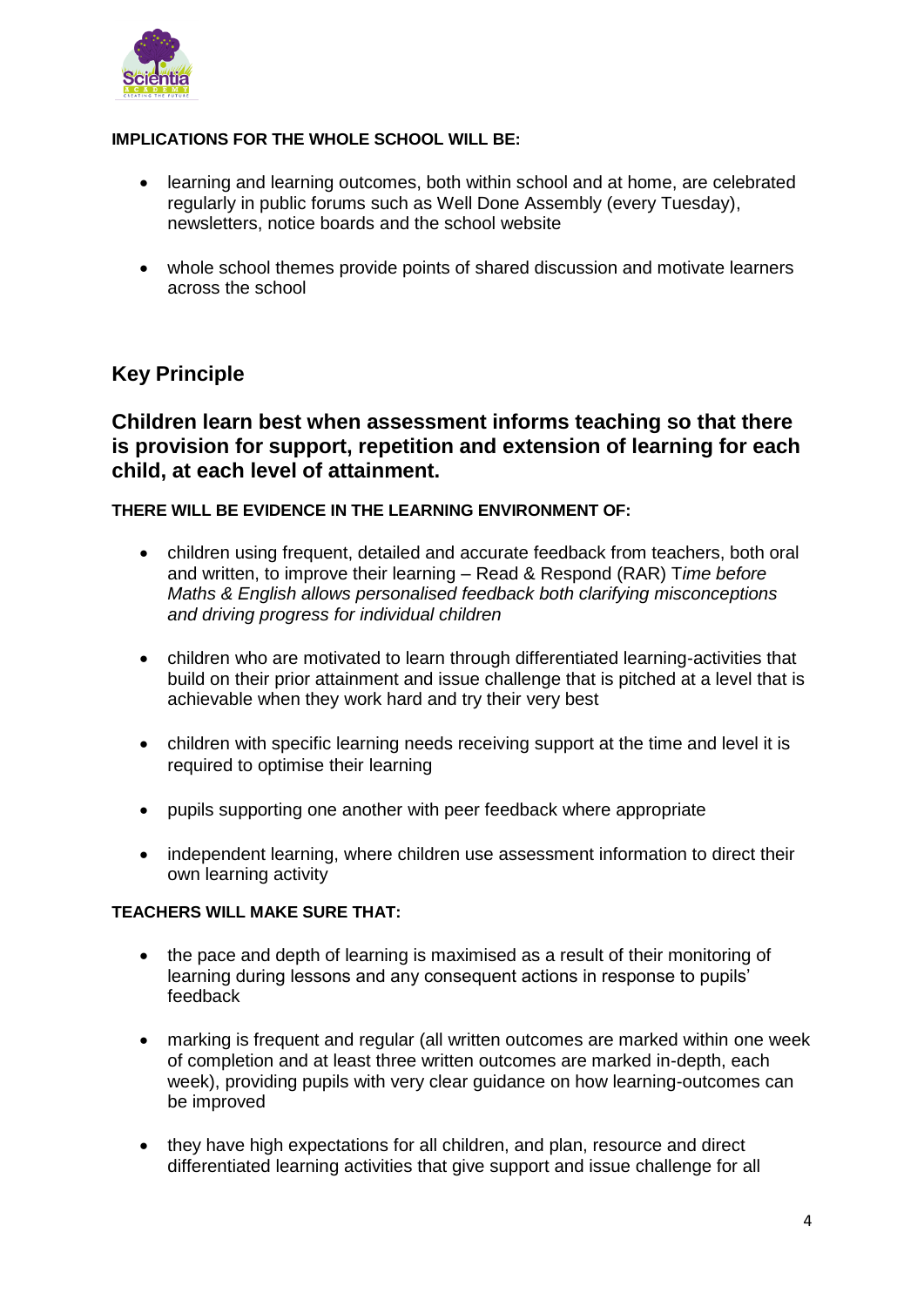

 they keep agreed assessment records (Reading Records, Phonic Tracker Sheets and IEPs) and submit data on the school's assessment software half termly to enable Pupil Data Tracking

#### **IMPLICATIONS FOR THE WHOLE SCHOOL WILL BE:**

- there is an efficient system of Pupil Data Tracking in place; data is scrutinised rigorously in Pupil Progress Meetings involving year group partner teachers and members of the Senior Leadership Team; this data is utilised in the deployment of resources
- there is a member of the SLT responsible for Inclusion Team to support staff, children and parents in their teaching and learning, providing advice and intervention where necessary

## **Key Principle Children learn best when the learning environment is ordered, the atmosphere is purposeful and they feel safe.**

## **THERE WILL BE EVIDENCE IN THE LEARNING ENVIRONMENT OF:**

- an atmosphere of mutual respect between adults and children
- children who feel secure to speak and act freely, enjoying freedom from bullying and harassment that may include prejudice-based bullying related to special educational need, sexual orientation, sex, race, religion and belief, gender reassignment or disability
- children's high self-esteem, with all children feeling valued and secure
- children taking risks in their learning, and learning from their mistakes
- children's learning outcomes displayed around the classroom and the school for others to appreciate and admire
- organisation of classroom routines and resources to optimise learning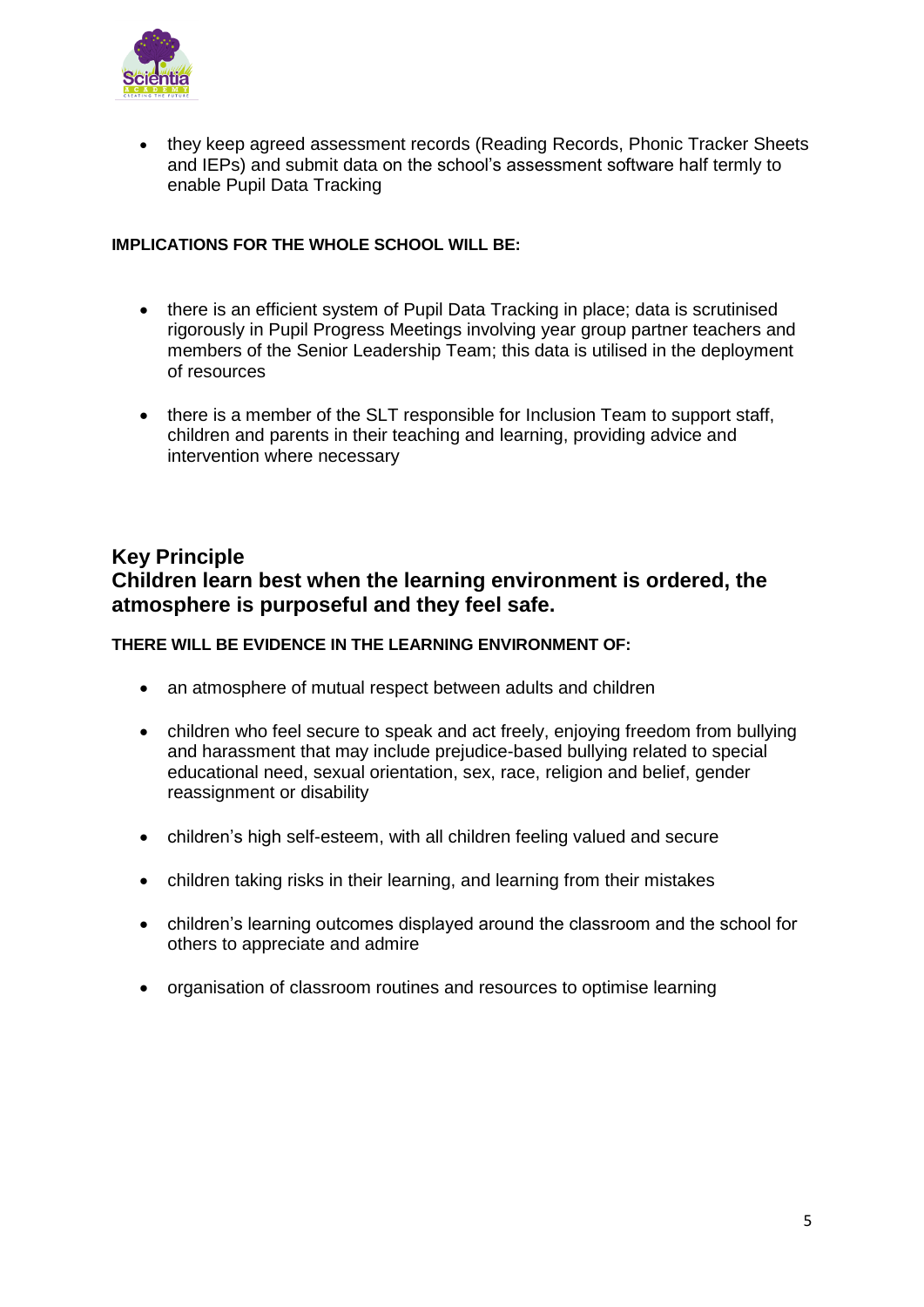

## **TEACHERS WILL MAKE SURE THAT**:

- they teach children how to behave well
- they employ positive strategies for managing children's behaviour that help pupils understand the school's expectations and that these strategies are underpinned by the clear range of rewards and sanctions set out in the schools behaviour policy, and these are applied fairly and consistently
- good behaviour is modelled by them at all times in their interaction with children and other adults with conflict dealt with in a calm and fair manner – they will not shout or lose their temper
- children will be encouraged in their learning and their efforts will be praised both in the classroom and in assemblies
- any criticism will be constructive and children's self-esteem will always be maintained

## **IMPLICATIONS FOR THE WHOLE SCHOOL:**

- a clear behaviour policy is in place and all adults working in the school have a complete understanding of its content so that it is applied fairly and consistently across the whole school
- high expectations of behaviour, including children's attendance and punctuality at school, are communicated to, and shared by, all children, parents and staff
- safeguarding procedures are in place and are adhered to.

## **Key Principle**

**Children learn best when there are strong links between home and school, and the importance of parental involvement in their children's learning is recognised, valued and developed.**

#### **THERE WILL BE EVIDENCE IN THE LEARNING ENVIRONMENT OF:**

 children's home-learning being valued, both that resulting from tasks and activities set by the teacher and that occurring independently of school

#### **TEACHER'S WILL MAKE SURE THAT:**

- useful feedback about their children's learning is given regularly to parents, both informally, when appropriate, and formally, through termly parent, teacher meetings and an annual written report
- parents know how they can support their child's learning at home or in school